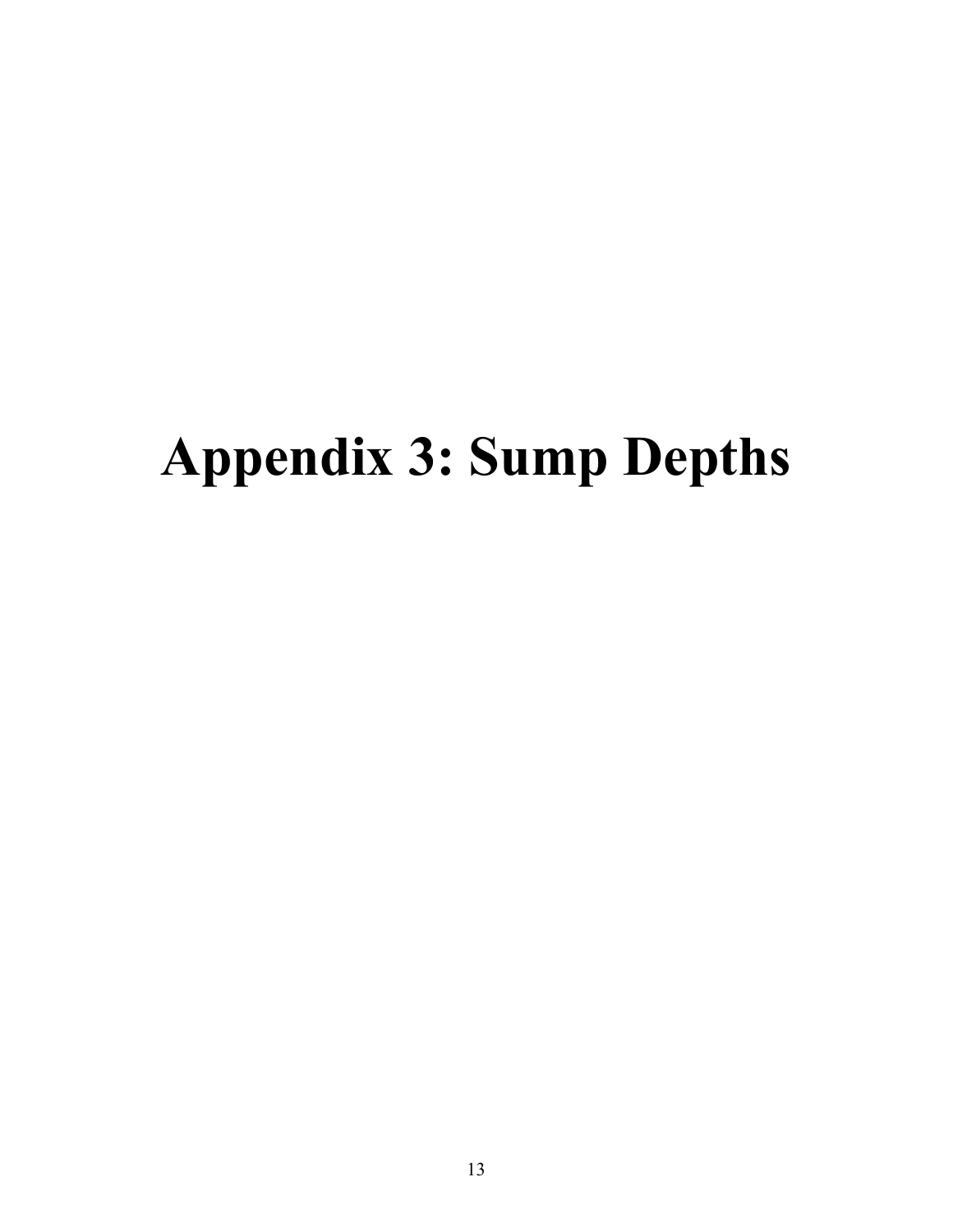

June 30, 2021

Graham Bryant Hydroworks, LLC 257 Cox Street Roselle NJ, 07203

HydroDome Removal Efficiency Testing with 4-ft and 5-ft Sump Depths

Comparative sediment removal and scour testing was conducted at Alden Research Laboratory, Holden, MA, on a Hydroworks 3-ft diameter HydroDome (HD 3) manufactured treatment device (MTD), with 4-ft and 5-ft sump depths. All testing was conducted in accordance with the "New Jersey Department of Environmental Protection Laboratory Protocol to Assess Total Suspended Solids Removal by a Hydrodynamic Sedimentation Manufactured Treatment Device" (2021). The removal efficiency testing utilized the mass capture testing methodology, with the NJDEP sediment particle size distribution of 1-1000 microns and influent concentration of 200 mg/L. The scour testing was conducted with the sump preloaded to the 50% capture capacity with the NJDEP psd of 50-1000 microns.

Three removal tests were conducted at approximate flows of 100, 175 and 243 gpm. The removal efficiencies of the 4-ft and 5-ft sumps were within approximately 3 percentage points of each other, which is considered to be within the repeatability of the testing, taking into account slight deviations in flow and sediment psd. The removal data is shown in Table 1 and the two removal curves are shown on figure 1.

| 5-ft Sump               | 4-ft Sump               |
|-------------------------|-------------------------|
| mass capture<br>removal | mass capture<br>removal |
| 60.1%                   |                         |
|                         | 59.4%                   |
|                         | 52.4%                   |
| 49.8%                   |                         |
| 42.7%                   |                         |
|                         | 46.0%                   |
|                         |                         |

| Table 1                                                          |
|------------------------------------------------------------------|
| HD 3 Removal Efficiency Data with 4-ft and 5-ft Collection Sumps |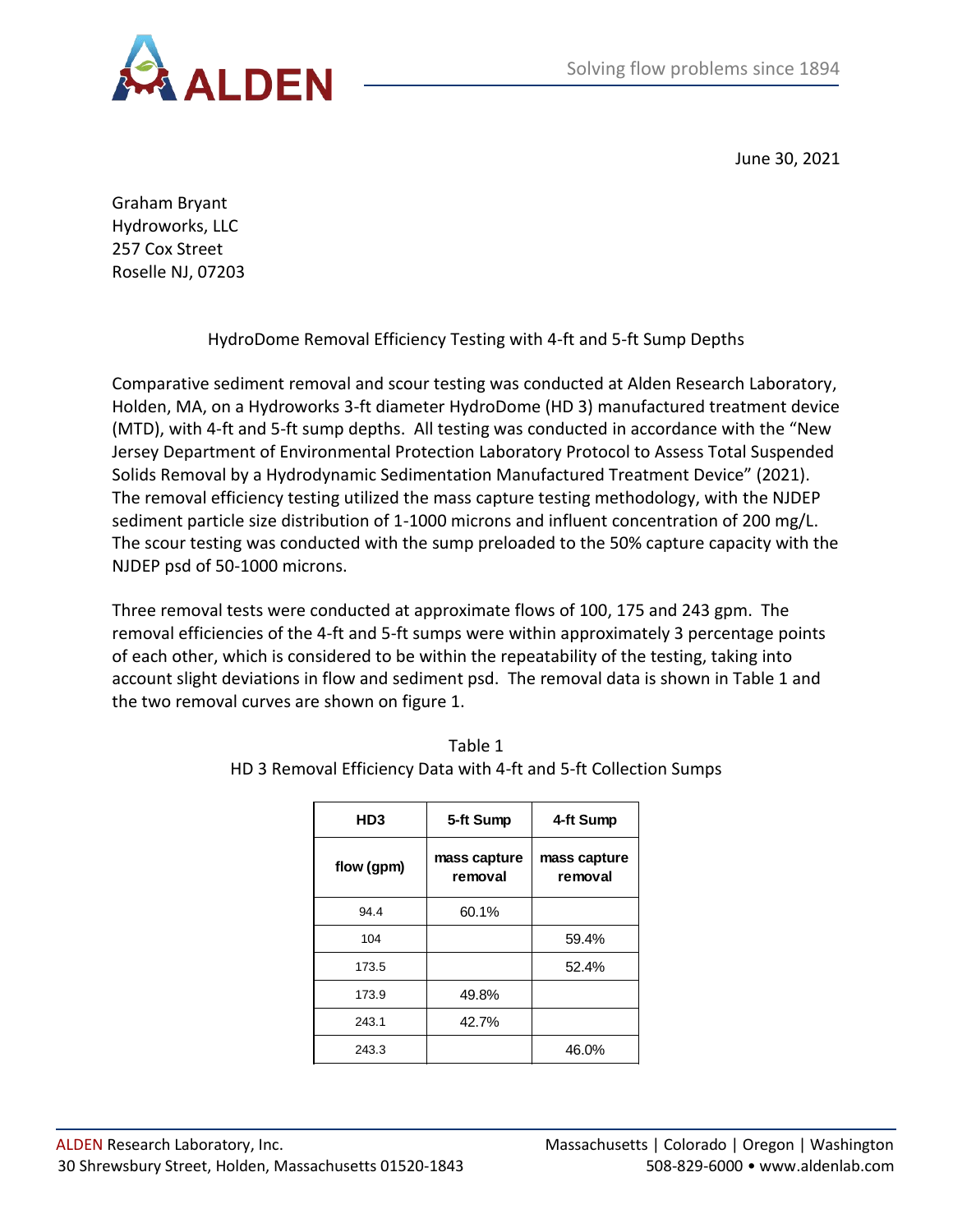

Figure 1: HD 3 Removal Efficiency Curves

The scour tests were conducted at approximately 910 gpm (240% MTFR). The average effluent concentrations for the 4-ft and 5-ft sumps were 1.6 mg/L and 2.1 mg/L, respectively. The effluent data for both tests is shown in Table 2.